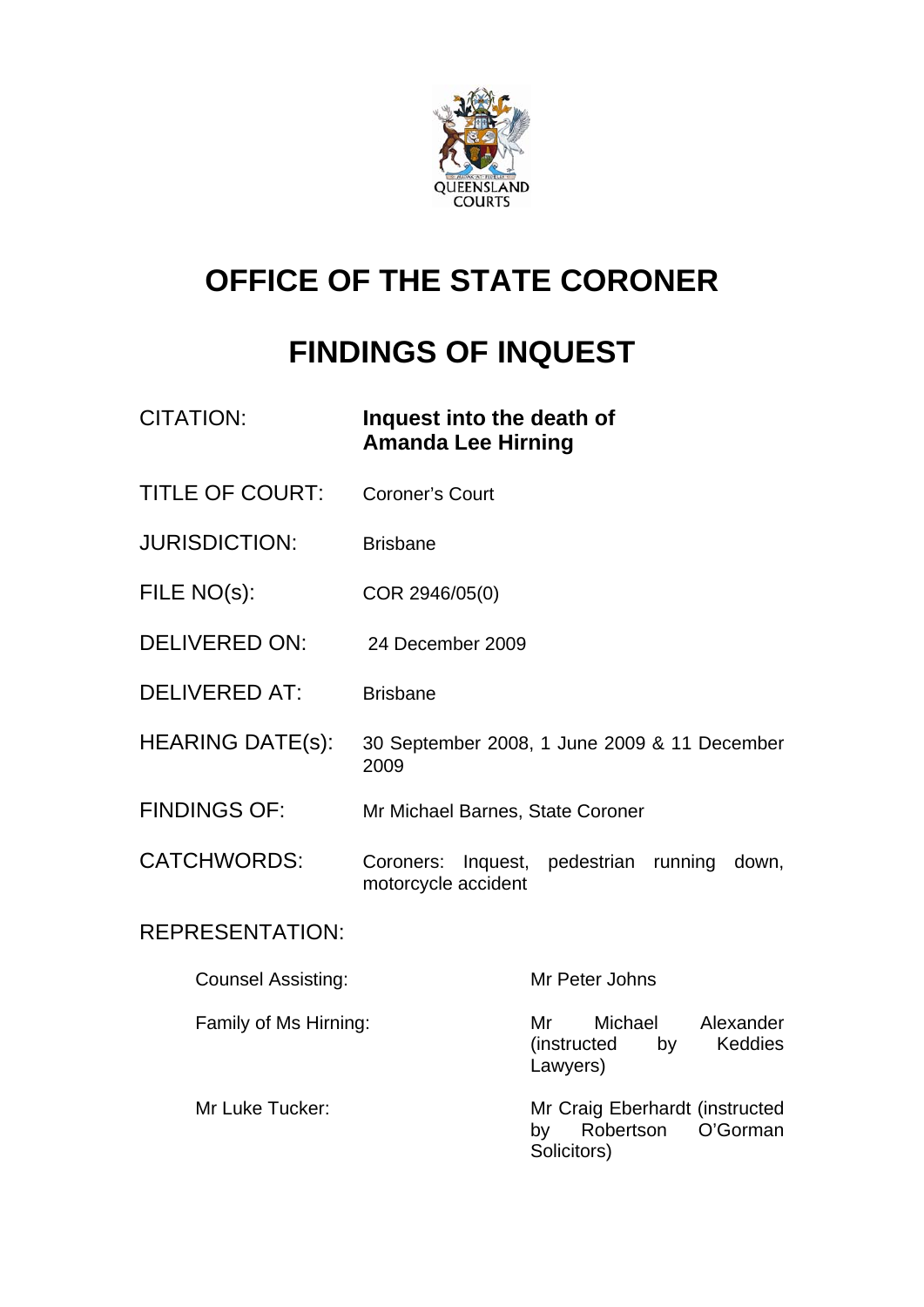### Table of contents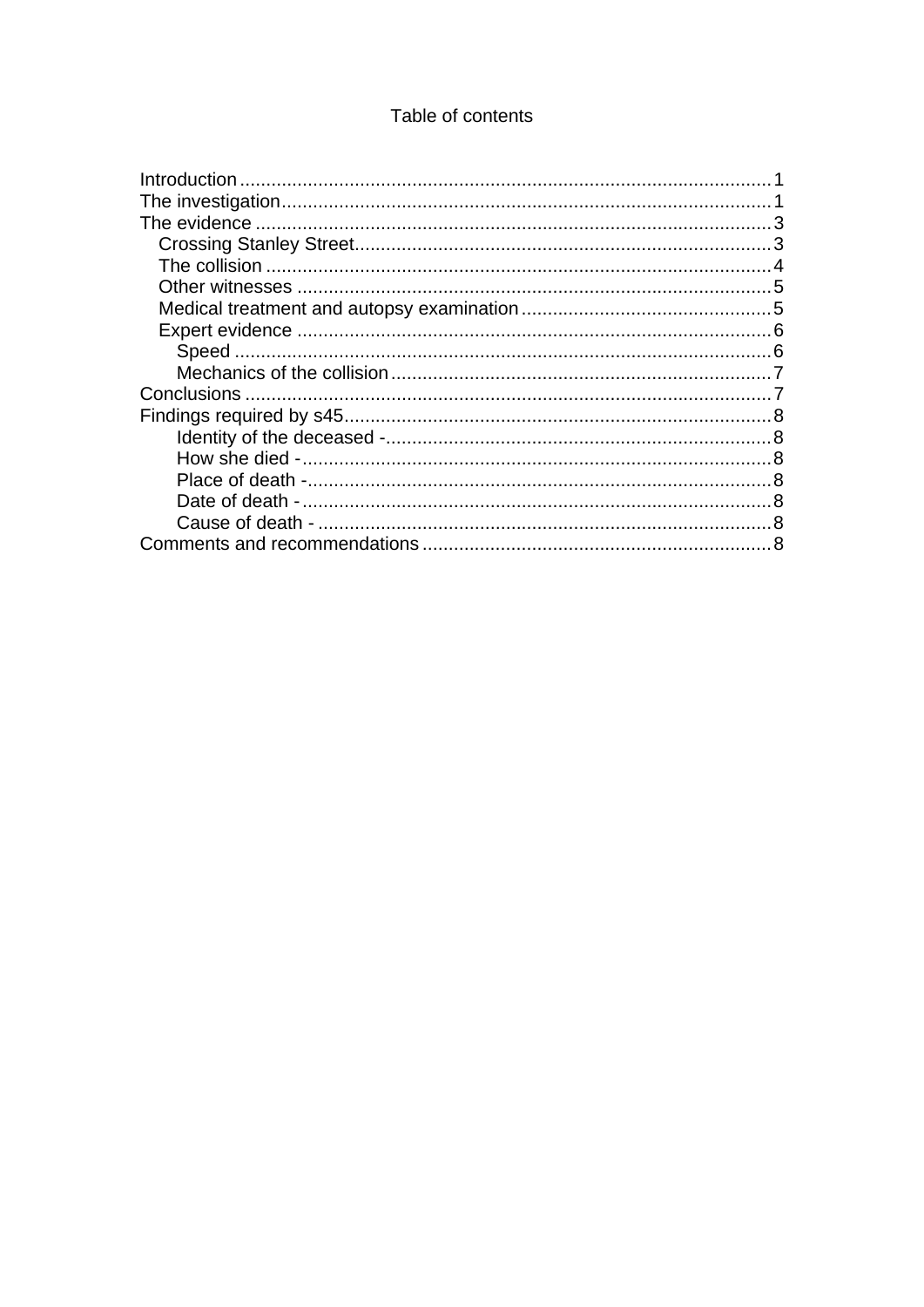<span id="page-2-0"></span>So far as is relevant to this case, the *Coroners Act 2003* provides in s45 that a coroner's written findings must be given to the family of the person who died and to each of the persons or organisations granted leave to appear at the inquest. These are my findings in relation to the death of Amanda Lee Hirning. They will be distributed in accordance with the requirements of the Act and posted on the web site of the Office of State Coroner.

#### **Introduction**

Amanda Lee Hirning was 30 years of age when she died on 2 December 2005. She had suffered fatal injuries at about 4:50pm on the previous afternoon after being struck by a motorcycle when attempting to cross Stanley Street East at East Brisbane. The only eye witnesses to the collision and the moments leading to it are Ms Hirning's partner, Mr Christopher Mann and the rider of the motorcycle, Mr Luke Tucker.

These findings

- confirm the identity of the deceased woman, how she died and the time, place and medical cause of her death; and
- critique the QPS investigation into the accident leading to Ms Hirning's death.

### **The investigation**

The collision was investigated by Senior Constable Leigh Kuskie of the then Accident Investigation Squad. On her arrival at the scene Senior Constable Kuskie noted that all debris had been cleared from the road. She was later advised by solicitors acting for Mr Tucker, Robertson O'Gorman, that certain items from the road had been handed to them by Mr Tucker's brother. Police were advised by the solicitors that this had been done to prevent any further incidents on the busy roadway. This property and debris was photographed by police after being accessed through the solicitors.

A QPS vehicle inspection officer inspected the motorcycle making a finding that it was in a satisfactory mechanical condition and no defects were found.

A sample of Mr Tucker's blood was taken at the Princess Alexandra Hospital on the night of the incident and laboratory tests revealed no alcohol in the blood sample.

Statements were taken from two witnesses who had heard, though not seen, the collision. A detailed statement was taken from Mr Mann and Senior Constable Kuskie later attended the scene with Mr Mann and noted his recall as to the point of impact.

A detailed scale map of the scene was prepared by the Accident Investigation Squad based on measurements taken at the scene.

A very brief version of the incident was obtained from Mr Tucker while he was attending hospital on the night of the incident to have his injuries treated.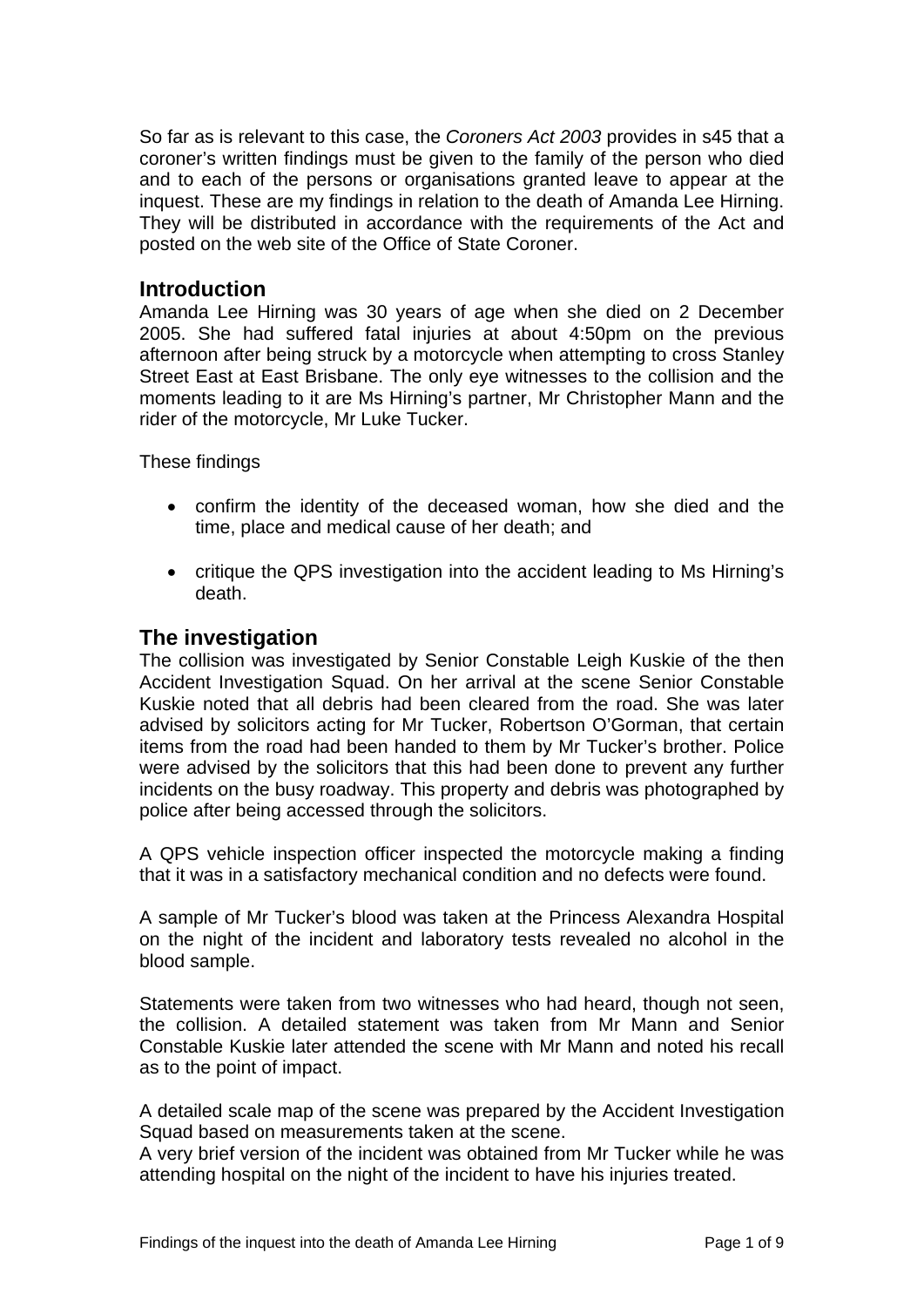An inspection of the helmet and leather jacket worn by Mr Tucker suggested to Senior Constable Kuskie that a head clash occurred between the rider and the deceased woman. Senior Constable Kuskie formed the opinion the damage sustained to the motorcycle was consistent with a front and righthand side impact with the pedestrian.

As already mentioned, the usual markers of the accident scene were not preserved in this case. By the time the police investigators arrived the debris had been cleared from the road and it had rained. Even the position in which Ms Hirning fell after being struck could only be estimated by her partner. These uncertainties hindered the investigation.

On the basis of her investigation, Senior Constable Kuskie came to the conclusion there was insufficient evidence to proceed with a prosecution for any criminal or traffic offence based on the manner of Mr Tucker's riding.

He was however charged with two offences:

- Use of unregistered vehicle section 10 *Transport Operations (Road Use Management – Vehicle Registration) Regulations 1999; and*
- Rider of uninsured vehicle section 20(1) *Motor Accident Insurance Act 1994.*

The investigation was later reviewed by SC Kuskie's supervising officer, Sergeant David Tulloch, a very experienced traffic accident investigator.

The parents of Ms Hirning, and Mr Mann, have expressed their frustration at the manner in which police have handled the investigation of this matter. They consider it was not sufficiently thorough and was poorly handled (especially in regards to securing the scene); that not enough weight was placed on the statement of Mr Mann; and that not enough consideration was given to the possibility of charging Mr Tucker with a driving or criminal offence beyond those relating to the unregistered vehicle.

It is unfortunate that the scene was not better secured and I can understand the perception of possible interference that arose by virtue of certain physical items of evidence being forwarded to police via Mr Tucker's solicitors.

However, for the reasons I detail below, I have concluded the decision not to place greater weight on the evidence of Mr Mann and the decision not to charge Mr Tucker with any criminal or traffic offence based on his manner of riding, were reasonable.

I am satisfied that the integrity of relevant evidence in this case was maintained as well as was possible in circumstances where the collision occurred on a very busy arterial road and the seriousness of the Ms Hirning's injuries were not immediately apparent. I am satisfied that the investigation was adequate in circumstances where the unusual nature of the collision necessarily led to a dearth of physical evidence.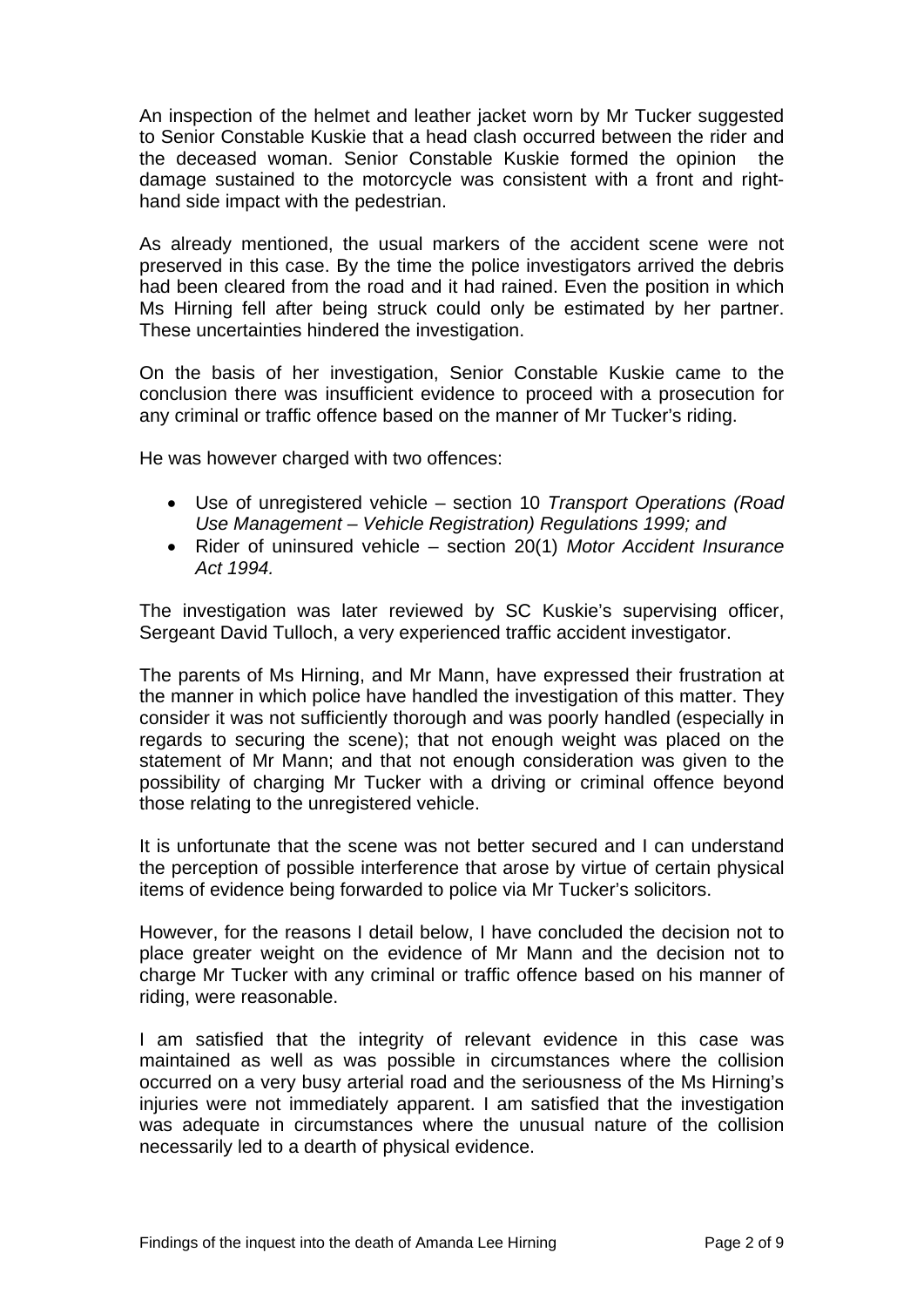# <span id="page-4-0"></span>**The evidence**

I turn now to the evidence. Of course, I cannot even summarise all of the information contained in the exhibits but I consider it appropriate to record in these reasons, the evidence I believe is necessary to understand the findings I have made.

### *Crossing Stanley Street*

At the time of her death, Ms Hirning and her partner Christopher Mann lived at 32 Norman Street East Brisbane. The property is situated on the north eastern corner of the intersection of Norman Street and Stanley Street East. It has a rear driveway exiting on to the northern side of Stanley Street East approximately 30 metres east of the intersection. The intersection is controlled by traffic lights and includes a pedestrian crossing.

At approximately 4:50 pm on Thursday 1 December 2005, Ms Hirning and Mr Mann exited their property via the rear driveway and started to cross Stanley Street East 30-40 metres east of the intersection. Their intention was to walk to a butcher's shop on the southern side of Stanley Street East that was approximately 30 to 40 metres further east from their driveway.

At the time the road was dry and the sky overcast but the visibility was good. Stanley Street East is a two lane one way arterial road which diverges into four lanes near the point at which Ms Hirning and Mr Mann crossed. There is an approximately 200 metre line of sight along Stanley Street East to the east although, 60-70 metres east of the Norman Street intersection it kinks briefly, but sharply, to the south before again straightening to an east-west alignment. The speed limit on this section of the road was 60km/h.

Moments earlier, Luke Tucker had finished working at his father's business at 991 Stanley Street East, approximately 250m to the east of the Norman Street intersection. He was intending to ride home on his Honda motorcycle heading west along Stanley Street East which was his usual route.

Mr Tucker says that he did not heavily accelerate the bike as he proceeded along Stanley Street East. He says it was a straight run with no other cars and no challenging manoeuvres. He says he did not look at the bike's speedometer but estimated the maximum speed he reached as he travelled west was 55km/hr. Mr Tucker says that as he first saw Ms Hirning as he approached the intersection of Withington Street. She was about 80 metres ahead of him and had just stepped onto the road way. He does not recall seeing Mr Mann then or at any point in the lead up to the collision.

Mr Mann is the only other eye witness to the manner in which Mr Tucker's motorcycle was ridden along Stanley Street East. In his statement to police he estimated that Mr Tucker's motorcycle was travelling at least 80km/h in the immediate lead up to the collision. When the statement was presented to him for signing, he added "*or a lot faster*" after the estimation of the speed. In later correspondence with police, the Office of the State Coroner and at the inquest Mr Mann has made it clear that in fact his estimate, and always was, that the motorcycle was travelling at 100km/h or greater. He says that he gave a lower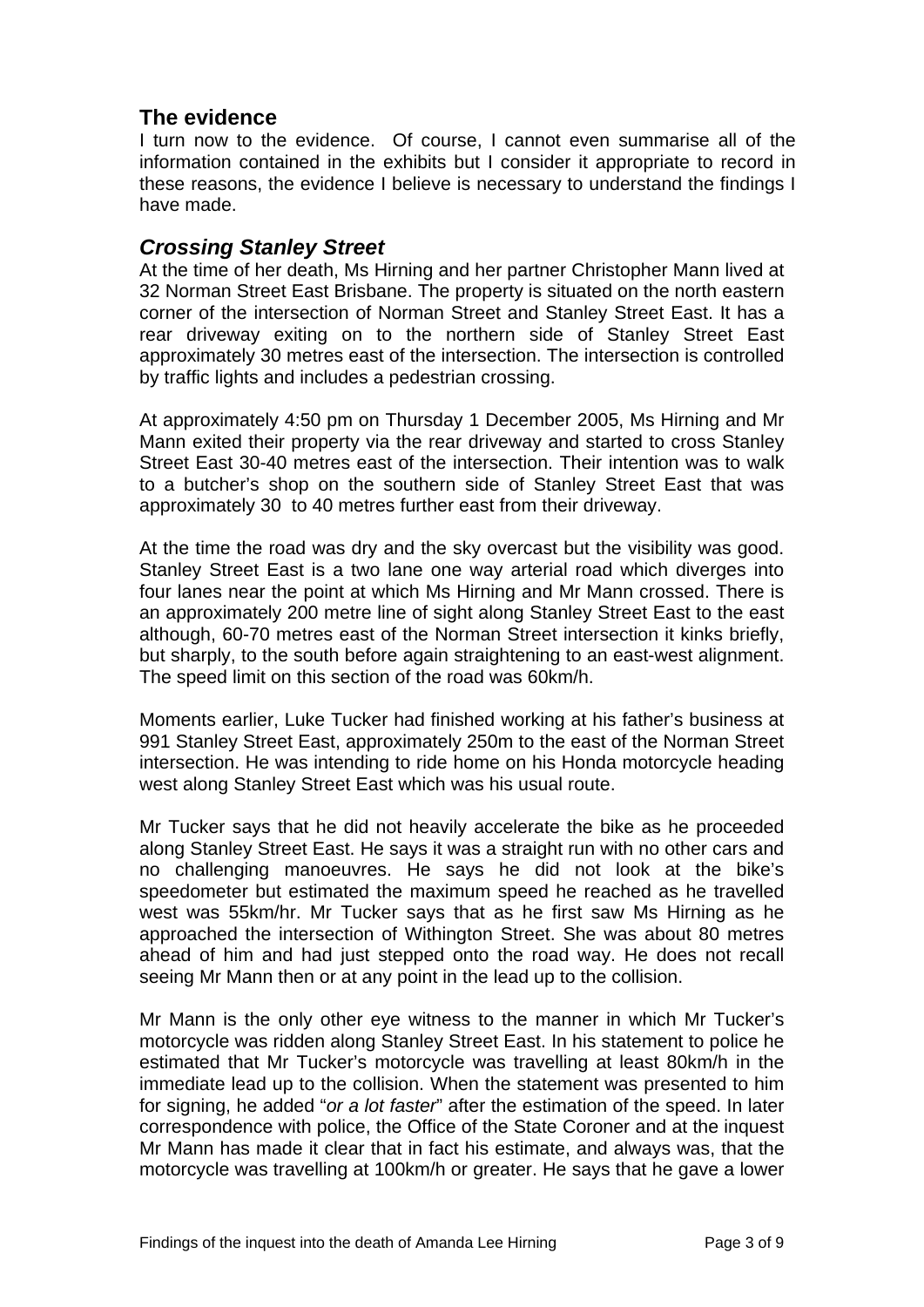<span id="page-5-0"></span>estimation originally because he feared being disbelieved. He says he recalled the very loud noise being made by the motorcycle which, when coupled with his riding experience allowed him to form the view that Mr Tucker's motorcycle was being ridden in the powerband as it accelerated.

At the inquest Mr Mann gave evidence for the first time that when he first saw the motorcycle it was travelling around a right hand bend at such speed that it was necessary for the rider to be leaning hard to his right.

Mr Tucker stated at the inquest that when he saw Ms Hirning step out on to the road, he was riding in the right hand lane, near to the line dividing it from the other lane. He says that this caused him to move towards the left hand side of the road and that shortly after this Ms Hirning appeared to notice him and she came to a halt in the middle of the road near the line marking dividing the two lanes.

At the inquest Mr Tucker gave evidence of an 'understanding' formed through what he perceived to be eye contact between the pair; the understanding, it seems being that Ms Hirning would remain stationary and Mr Tucker would pass to the left or south of her. The lights at the intersection ahead were green and Mr Tucker says that he maintained a constant speed of 55km/h neither slowing nor speeding up in response to the presence of Ms Hirning.

Mr Tucker says when he was around 8 metres from Ms Hirning he had moved to about the centre of the left hand lane just before it divided in two. He has no recollection of what movements, if any, Ms Hirning made at or after that time, recalling only that he suddenly felt a shock to his head.

Mr Mann's evidence is that he was only a metre or two to the north-east of Ms Hirning as the motorcycle approached  $-$  that is she was to his right and slightly further across the road than he. He says that Ms Hirning stopped very close to the centre line of the road (perhaps a little closer to the northern kerb than Mr Tucker recalls). He says that Ms Hirning was struck while she remained stationary at that point. He does not recall Mr Tucker veering to the left or making an attempt to avoid the collision. He acknowledges he looked to see where she was when the motorcycle was only about eight to ten metres from him and accordingly had only a second or less to fix her position before the collision.

# *The collision*

Mr Mann says that the collision caused Ms Hirning to be propelled high into the air in a westerly direction. According to him she came to rest approximately 17m away. In his interview with police on the evening of the crash Mr Tucker said his bike "*got sort of wobbly, then I came to a stop. I just dropped my bike and went back to see what was going on*". Mr Tucker pulled up on the southern side of Stanley Street, west of its intersection with Norman Street. The distance between the collision point and where he stopped the bike was variously estimated to be between 45 and 56 metres. At the inquest Mr Tucker stated he had maintained control of the motorcycle and came to a halt without incident. Mr Mann, says that he clearly recalls seeing, in his peripheral vision, the motorcycle coming to a halt by way of a crash.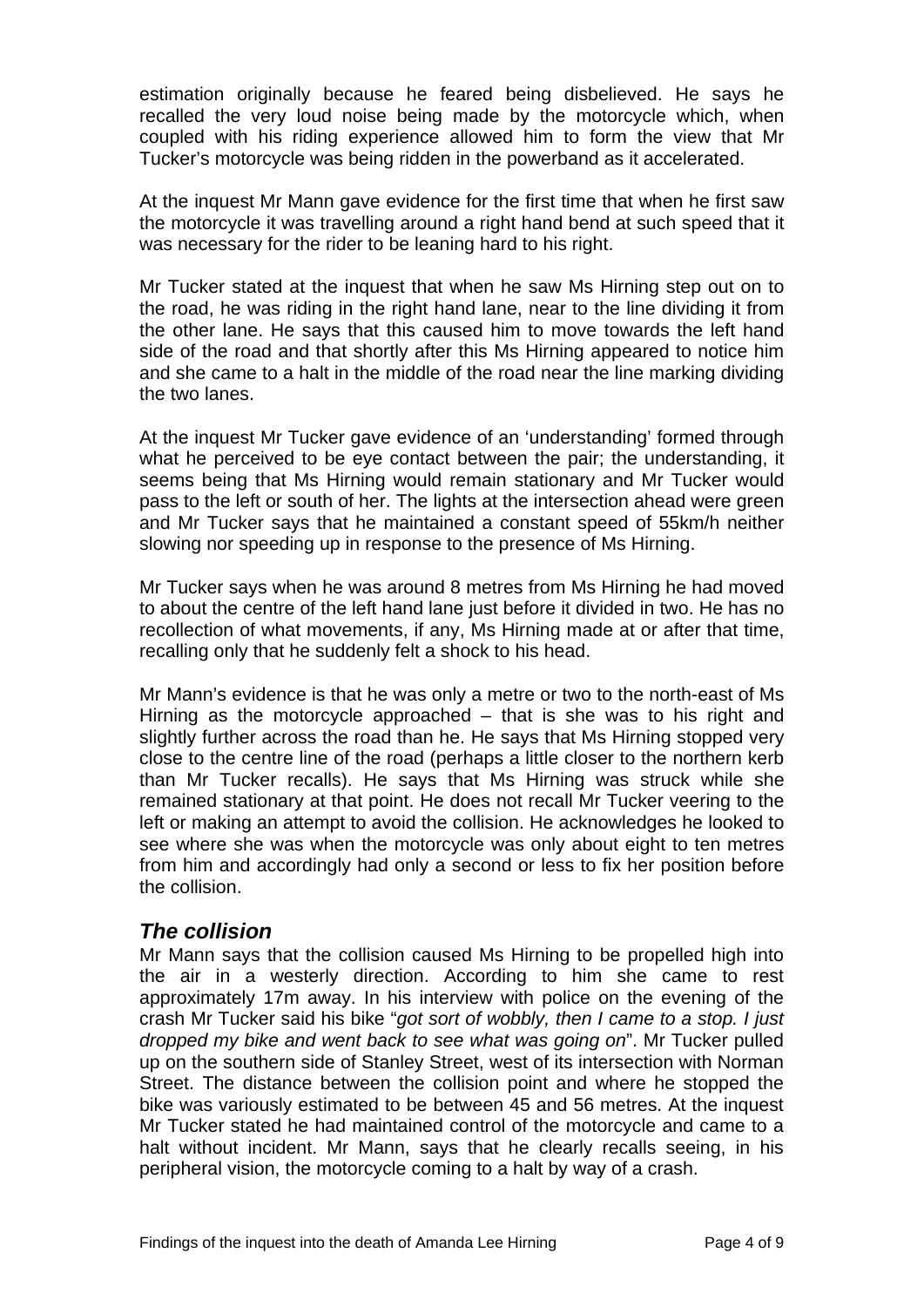<span id="page-6-0"></span>Ms Hirning was carried by Mr Mann onto the northern kerb of Stanley Street East. The noise of the collision had alerted others nearby and an ambulance was called almost immediately. Mr Tucker returned immediately to the scene where an understandably emotional exchange took place between he and Mr Mann. This involved an immediate allegation of speeding and a direct denial. Mr Tucker made it known to others at the scene that he was going to return to his father's business to get his brother which he did, returning shortly after.

Ms Hirning was transported by ambulance to Princess Alexandra Hospital.

### *Other witnesses*

Ian Svensson was the proprietor of the butcher's shop that Mr Mann and Ms Hirning had been intending to visit. He did not see the collision, its lead up or immediate aftermath but told police that while serving a customer he had heard a loud revving noise that he recognised as a motorcycle. He said that it *"sounded like it was going very quick"* to the extent that it prompted him to say to his customer "*gee, he's moving*". In that statement to police he says that his egress was sufficiently quick that he saw Ms Hirning standing for a second and taking a few steps "*in the middle lane"* before Mr Mann came to assist her. At the inquest he acknowledged he had no clear recollection of Ms Hirning ever standing and in fact gave evidence that he saw Ms Hirning lying on the road. It was clear that Mr Svensson's recollections had been affected by conversations relating to the incident. His recollections are of limited assistance.

William Lawrence had just emerged from Mr Svensson's butcher shop and was walking in a westerly direction on the southern kerb of Stanley Street East heading towards the intersection with Norman Street. Allowing for the usual vicissitudes on the accuracy of evidence given by witnesses to motor vehicle accidents I found Mr Lawrence to be a reliable witness. Mr Lawrence does not recall hearing anything out of the ordinary in the immediate lead up to the collision although he acknowledged he was possibly inured to loud traffic noise as a resident of the area. I accept his evidence that after the collision Mr Tucker drew the motorcycle to a controlled halt on the eastern side of the Norman Street intersection. Mr Lawrence did not observe the collision but turned to look at the scene very shortly after hearing it. He does not recall seeing Mr Mann on the road at this time although his attention was naturally drawn to the prostate body of Ms Hirning.

# *Medical treatment and autopsy examination*

Ms Hirning was taken to Princess Alexandra Hospital and was unconscious on arrival. An emergency laparotomy took place. Her injuries included:

- splenic tear
- perforated bowel
- severe traumatic brain injury
- facial fractures
- chest injury
- bilateral femoral and tibial fractures.

The following morning testing confirmed that Ms Hirning was brain dead. A life extinct certificate was issued at 11:16am on 2 December 2005. Ms Hirning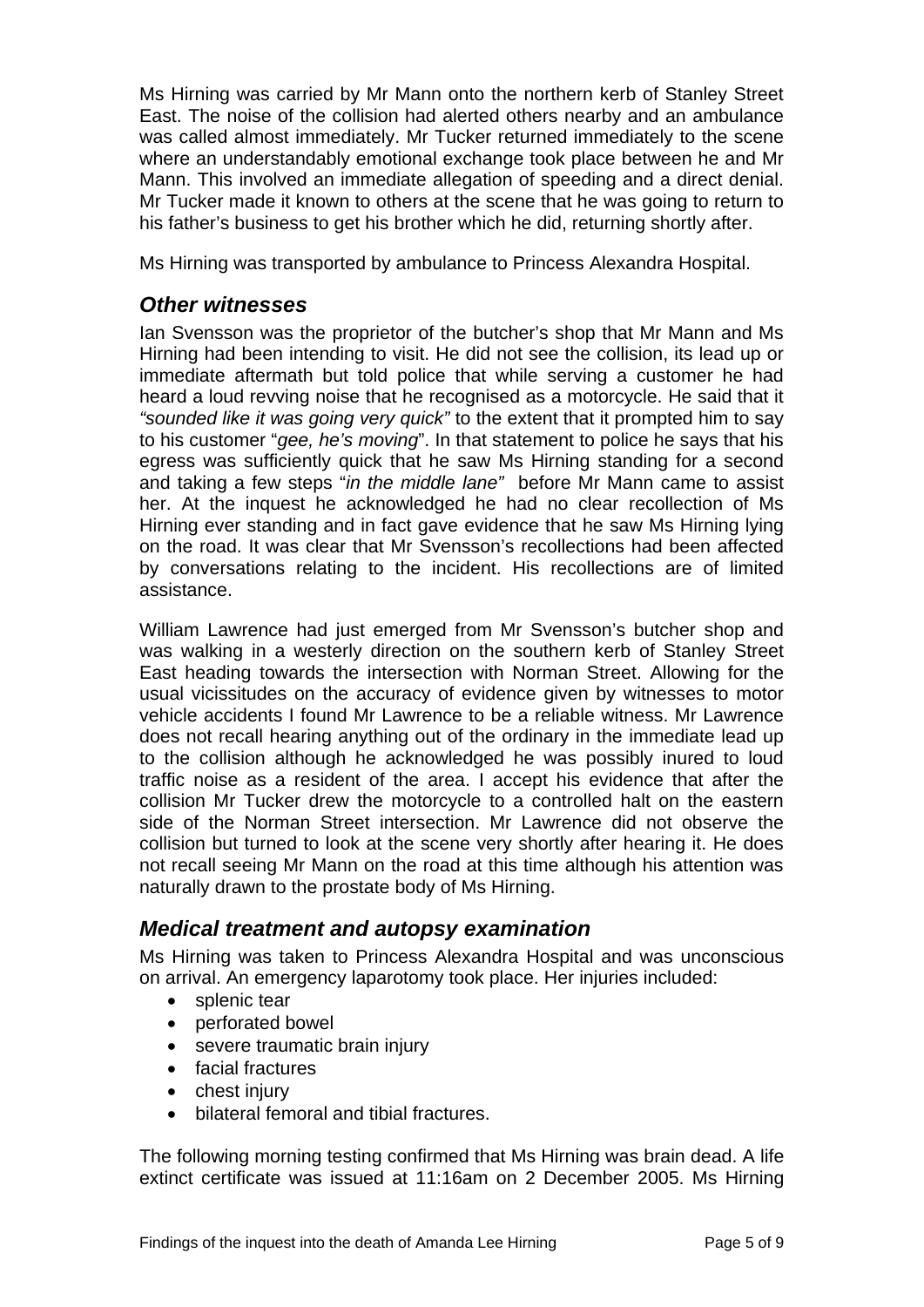<span id="page-7-0"></span>went on to become an organ donor thanks to her previously expressed desire in this regard and the generous permission of her parents given at the most difficult of times.

An external post mortem examination was carried out on Ms Hirning's body on 6 December 2005. The findings were consistent with the facts of the collision as then alleged and the injuries outlined in Ms Hirning's medical records.

The cause of death was found to be:

- 1(a) multiple injuries *due to or as a consequence of*,
- 1(b) motorcycle accident (pedestrian).

# *Expert evidence*

The inquest had the benefit of hearing from two engineers with expertise in traffic incident analysis. Professor Rod Troutbeck was engaged by the Office of the State Coroner while Mr Brendan McDougall was engaged by solicitors for the family and partner of Ms Hirning. By applying mathematical and engineering principles to the evidence, attempts were made to estimate the speed of Mr Tucker's motorcycle at the point of impact and explain the mechanics of how the collision may have occurred in circumstances where it is accepted that Ms Hirning and Mr Tucker were aware of each other's presence prior to impact.

#### **Speed**

Estimates of speed were derived by considering two aspects of the incident: first, the 'throw distance' (the distance that Ms Hirning travelled between the point of impact and her coming to rest on the roadway); and second, the distance over which Mr Tucker brought his motorcycle to a stop.

The inquest heard that the throw distance is a function of several factors including, importantly, the speed of the vehicle involved. Other factors influencing throw distance though include the relative weights of the vehicle and pedestrian, the trajectory after impact and whether the impact is direct or glancing.

Mr McDougall reviewed research data reflecting the relationship between the speeds of vehicles involved in pedestrian collisions and the resulting throw distances. He made allowance for the smaller than usual difference between the weight of the vehicle and the pedestrian in this incident. He calculated a minimum pre-impact speed of the motorcycle as being 57-70km/h.This assumed a full transfer of force from the vehicle to pedestrian; if a glancing blow was in fact involved, a higher minimum speed is likely. Professor Troutbeck was supportive of the methodology used and did not suggest that the speed estimate provided was unreliable.

However the reliability of these calculations is dependant upon the accuracy of the measurement of the throw distance. I accept the submission that while the 17m used for the above calculation is a reasonable estimate, the actual distance may have been slightly more or significantly less. I also accept that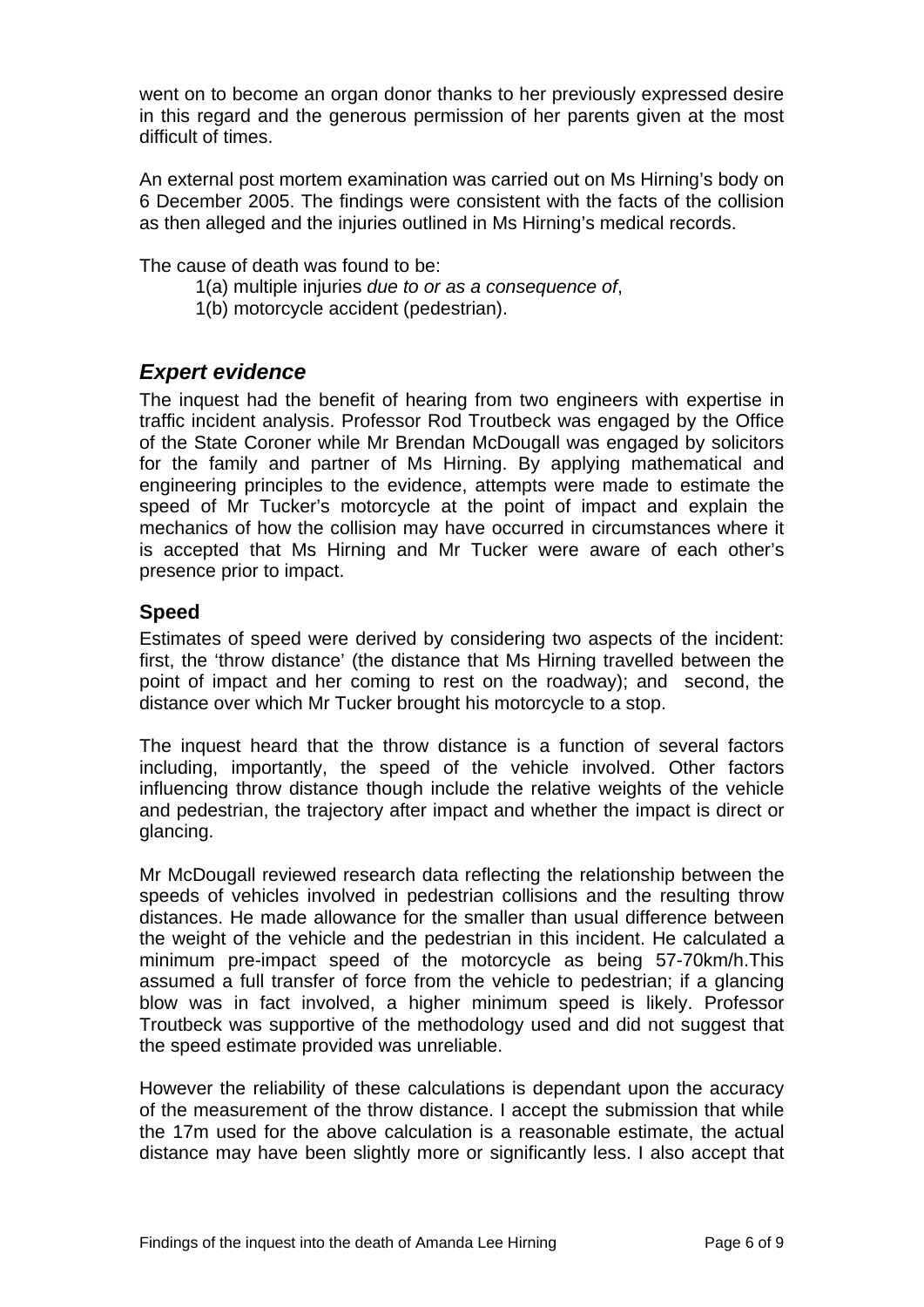<span id="page-8-0"></span>small changes in the throw distance can lead to significant changes to the estimated speed.

The other method for attempting to verify the speed of the motorcycle at the time of the crash relies on consideration of the stopping distance. Stopping distance is a function of speed but is also affected by a myriad of factors including rider reaction time, breaking efficiency and loss of momentum at impact.

The accuracy of the speed estimate will depend upon the accuracy of the measurement of the stopping distance. In his report Mr McDougall suggested that the minimum breaking stopping distance for a motorcycle travelling at 100km/h would be 55m though when giving evidence he confirmed that this assumed perfect breaking efficiency and made no allowance for reaction time. I consider the most useful application of the evidence concerning stopping distance to be the ruling out of any suggestion of a high speed rather than in calculating an actual speed. I am persuaded that the distance over which Mr Tucker was able to bring his motorcycle to a halt enables me to find to the requisite standard that he was not travelling over 80km/h at the point of impact.

#### **Mechanics of the collision**

Mr McDougall gave consideration in his report to studies of pedestrian walking speeds. He applied the normal free gait walking speed for adult women of between 1.2 and 1.35m/sec in an attempt to show where Ms Hirning was likely to be on the road way when hit. However, I consider the very short times and distances involved in this case and the imprecision of many of the relevant points make these calculations of little assistance to an understanding of what occurred.

The investigating police officer sought to explain the crash with reference to the phenomenon of gyroscopic precession. Professor Troutbeck agreed that gyroscopic precession is well documented and its effect are real. He explained it will affect a rider's ability to avoid a hazard if the action is taken very close to the hazard. It is not something that will significantly affect the trajectory of a motorcycle if action is taken many metres away. Mr Tucker denies that there was any need or indeed, attempt to manoeuvre the motorcycle suddenly or in the immediate lead up to the point of collision and if that is accepted then gyroscopic precession provided no explanation for the crash.

#### **Conclusions**

Even though he says he did not look at the speedometer on his motor bike, Mr Tucker was adamant that at the time of the crash he was travelling no faster than 55km/hr. Common experience leads one to suspect that a young man who finishes work, gets onto a highly tuned motorcycle cycle and sets off for home on a long straight and largely deserted road is unlikely to proceed at less than the speed limit. While such suspicions may justify one in questioning the contrary evidence, they do not amount to evidence on which a finding can be made.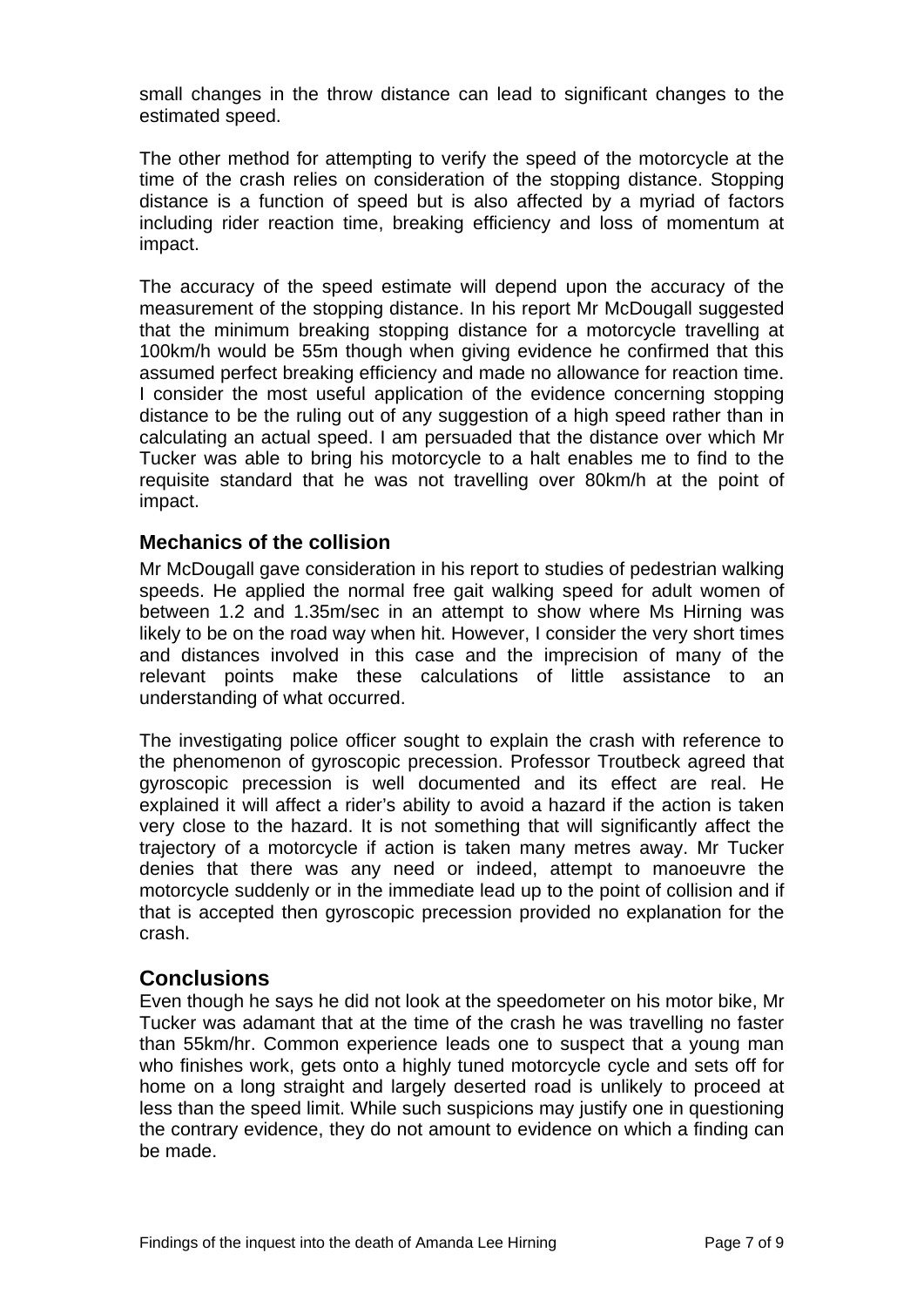<span id="page-9-0"></span>For reasons I have already explained, the evidence of the only other eye witness, Mr Mann, can not be relied upon to estimate the speed of the bike. The two other witnesses who were in the vicinity can not much assist, nor can the mathematical calculations – they suggest a minimum speed in the range 55 – 70 km/hr. Accordingly, I find that Mr Tucker was either not exceeding the speed limit at all, or not by very much.

I am satisfied that Ms Hiring saw his approaching motorcycle soon after she stepped onto the road and realised she may not have time to get to the other side before he reached her position. She stopped in the middle of the road. Mr Tucker thought she would remain there until he passed. That was not unreasonable.

As he moved to his left to pass in front of Ms Hirning, to the south, the road made a slight left hand bend that meant that Mr Tucker would have to steer further left to follow it. If he went straight ahead he would hit the pedestrian. Accordingly, as the motorbike approached Ms Hirning, it looked from her perspective as if it was headed right for her. Whether this panicked her into dashing for the safety of the opposite footpath, or whether Mr Tucker, having just leant to his left to take a line in front of the pedestrian was unable to quickly make a further adjustment in that direction to follow the curve of the road, I can not tell.

# **Findings required by s45**

I am required to find, as far as is possible, who the deceased person was and how, when, where and by what cause she came by her death. As a result of considering all of the material contained in the exhibits, I am able to make the following findings.

| Identity of the deceased - | The deceased person was Amanda Lee<br>Hirning                                                                                                                                   |
|----------------------------|---------------------------------------------------------------------------------------------------------------------------------------------------------------------------------|
| How she died -             | She died from multiple injuries caused when<br>she was struck by a motorcycle while walking<br>across Stanley Street East, East Brisbane at<br>about 4:50pm on 1 December 2005. |
| Place of death -           | Ms Hirning died at the Princess Alexandra<br>Hospital, Woolloongabba in Queensland.                                                                                             |
| Date of death -            | She died on 2 December 2005                                                                                                                                                     |
| Cause of death -           | She died of multiple injuries.                                                                                                                                                  |

#### **Comments and recommendations**

Section 46, insofar as it is relevant to this matter, provides that a coroner may comment on anything connected with a death that relates to public health or safety, the administration of justice or ways to prevent deaths from happening in similar circumstances in the future.